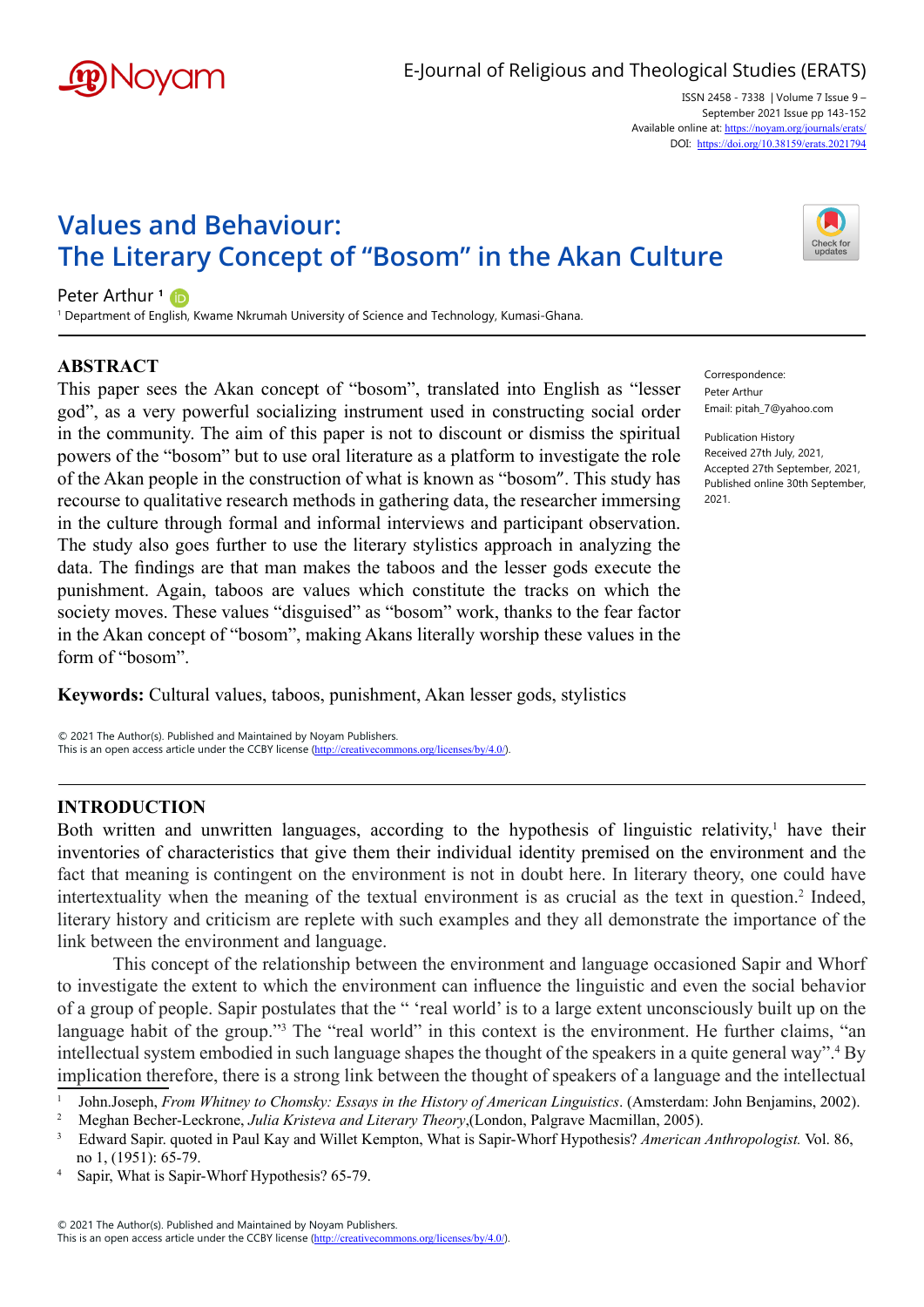system of that language. Whorf has also produced extensive materials on habitual thought and behavior and its relation to language.<sup>5</sup> That linguistic differences based on the differences in the environment could induce different cognition is key to the analysis of this paper and reference to the environment within the context of this paper is more about the culture. Particular reference is being made to cultural and ideological environments that influence the structures of language. Naom Chomsky is quite clear about this. To him, what a group of people do with language reflects the environment or the modes of thought of that group.<sup>6</sup> One important environmental aspect that sustains human life, in this context, is cultural values. Even though certain critics express their doubt in the study of cultural value as an academic exercise,<sup>7</sup> they cannot deny the fact that every culture or environment has its own values that drive it. One cannot but agree with Parson when he defines value as abstract concepts that simply provide a referent for thought and action that becomes the norm for society,<sup>8</sup> thus lending further support for Sapir and Whorf's cognitive linguistics that the thought and actions of a group of people inform the signification system of their language and the Akan culture is no exception. This, therefore, buttresses Lazzeri's definition of behavior as the pattern of actions by a group of people over time.<sup>9</sup>

The Akan culture, therefore, has a unique way of influencing the concepts and signification system in the Akan language. Countless works have been done by Ghanaians and foreigners with regard to the role language plays in Ghanaian culture. In reference to Sapir and Whorf's position that the social world shapes what people do and say, Kofi Agyekum defines and contextualizes "ntam" as a reminiscential oath by evocation unique to the Akans. <sup>10</sup> It is a language that defines the Akan culture. Charles Marfo and Solace Yankson<sup>11</sup> support Abena Dolphyne<sup>12</sup> in her description of Akan syllabicity and tonality and also supports her postulation that even though other African languages are tonal, Akan tones behave differently and behave in response to specific Akan cultural contexts. Kwesi Yankah, in a magnificent manner, discusses how the environment informs the Akan proverbs. <sup>13</sup> There is however a lacuna in the area of how word-formation reflects the link between the environment and the linguistic spaces. This paper, using the qualitative research approach, sets out to investigate the role Akan poetics play in revealing beliefs and the philosophy that used to, but of little influence today, shape the thinking of the Akan people for a better social organization.

## **METHODOLOGY**

This research employed the use of the qualitative approach of collecting data. The data was collected from some Akan communities in Kumasi, Yamoransah and Accra, where Akan is more or less a second language. The research spanned two years, relying on a participant observation approach which enabled the researcher to interact with the indigenes quite frequently. The researcher also took the opportunity of meeting the indigenes to conduct unstructured interviews comprising the dyadic, triadic and focus group discussions. Being an indigene himself easily convinced the indigenes to say whatever they knew about the topic but in doing so, he observed all the scientific approaches in ethnography to be sure all biases are eliminated to the barest minimum. The researcher randomly selected participants who were males, females, young and old. A diary was kept to note their attitudes and reactions to the interviews, and the researchers transcribed and translated every interview into English using the literal translation approach. The data of this study supports the theory of Linguistic relativity which says cultural environment serves as the intertext for the language of the people.

<sup>5</sup> Benjamin Lee Whorf, Science and Linguistics. In *Language*. Thought and Reality. John B. Caroll, ed. Cambridge, Mass: M. I. T. orig. pub. *Technology Review.*Vol. 42, (1956) : 229-231, 247-248.

<sup>6</sup> Naom Chomsky, *Language and Mind*. (Harcourt Brace Jovanovich, Inc, 1972).

<sup>7</sup> Florence Kluckhohm and Fred Strodtbeck, quoted in Spates, J. L. The Sociology of Values, *Annual Review in Sociology*, Vol. 9, (1961): 27-49.

<sup>8</sup> Talcott Parson. quoted in Spates, J. L. The Sociology of Values, *Annual Review in Sociology*, Vol. 9,. (1961): 27-49.

<sup>&</sup>lt;sup>9</sup> Filipe Lazzeri, F. On defining behavior: Some notes, Behaviour and Philosophy, Vol. 42, (2014): 65-82

<sup>&</sup>lt;sup>10</sup> Kofi Agyekum. Ntam 'reminiscential oath' taboo in Akan, *Language in Society*, Vol 33, (3), (2004): 317-342

<sup>11</sup> Charles Marfo and Solace Yankson. *The Structure of the CCV Syllable of Akan. Concentric: Studies in Linguistics,* 34 (2), (2008): 85-100.

<sup>&</sup>lt;sup>12</sup> Abena Dolphyne. *The Akan (Twi-Fante) Language.: Its Sound System and Tonal Structure.*(Accra: Ghana Universities Press, 1988).

<sup>13</sup> Kwesi Yankah. *The Proverb in the context of Akan rhetoric; a theory of proverb praxis*, (New York, Bern, 1989).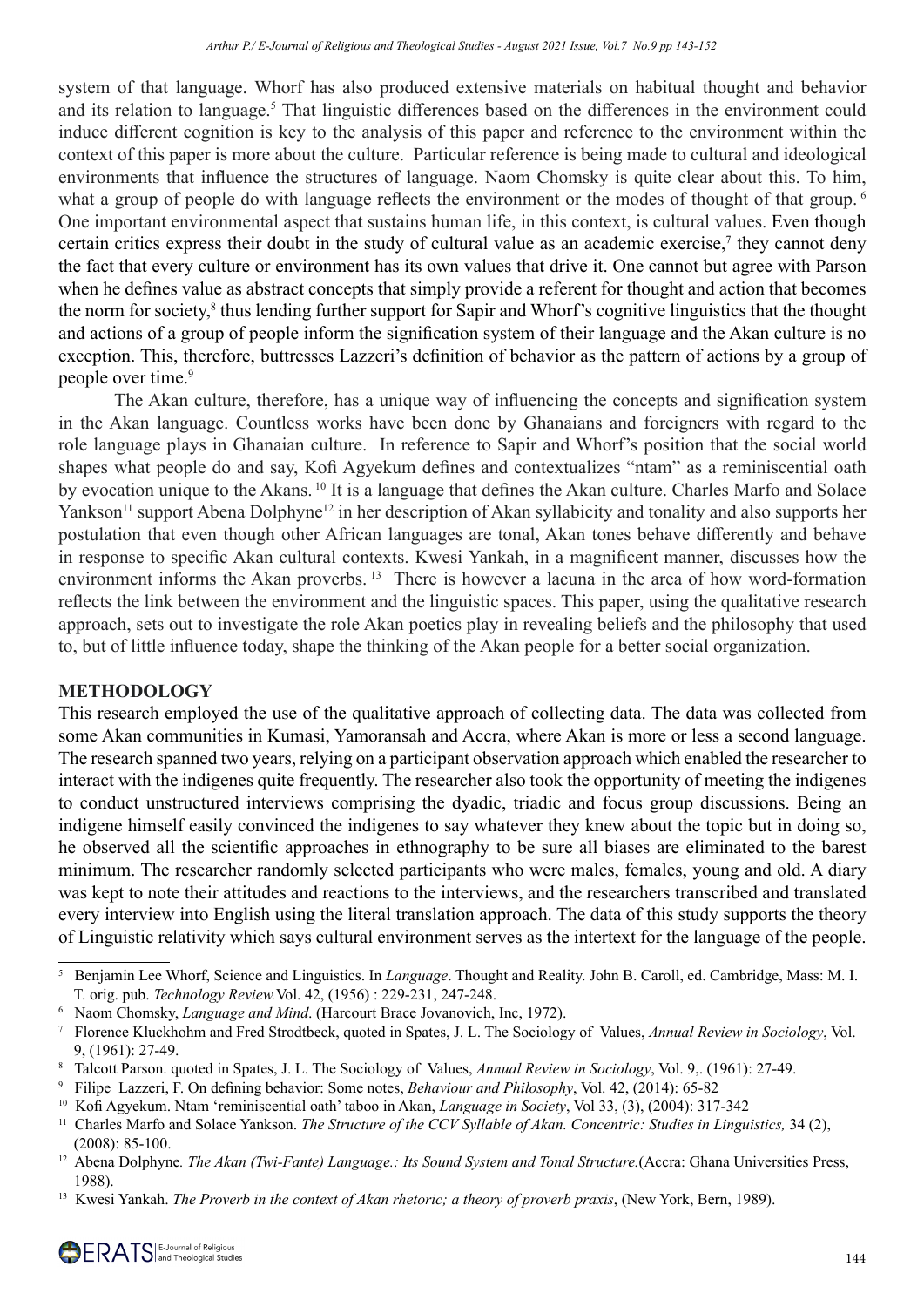This theory naturally constitutes the theoretical framework of this study and the analytical framework is literary stylistics. The discussion of the study throws more light on the literature on the relationship between the Akan cultural environment and the Akan language.

#### **DISCUSSION**

First, the emic meaning is very important in this study so a lot of Akans were asked to define "bosom". Seated comfortably on a chair, an Akan professor of French in his eighties defined "bosom" as the worship of stone.<sup>14</sup> This contribution reflected the opinion of a lot of Akans interviewed. What was worth considering in this definition was that it did not mention "bosom" as being a concept of a spiritual entity, "lesser god", generally translated into English.

Other Akan participants, some of whom reside in Kumasi but most of whom are in other regions of the country, especially in the Greater Accra region, were very emphatic that "bosom" means the worship of value or something valuable. Kwame Nsiah Appau, the ace hiplife musician by the name Okyeame Kwame puts it this way:

> *Bosom yε adeɛ a esom bo. Sɛ adeɛ som bo ma wo a, wopɛ, wodi no ni na wohwɛ no yie. Yԑn mpanimfoͻ som bosom eseane sԑ na wͻgye abosom no di na wͻpԑ abosom on so asԑm. Ԑnam saa nti, wodi neԑ abosom no ka no so. Ԑno nti, na abosom no tumi bͻ mpanimfoͻ noho ban.***<sup>15</sup>**

#### Translation

Bosom is something valuable and if you value something, you love it, you respect it and you keep it well. Our forefathers worshipped gods because they believed in and loved the gods. On the account of that, they followed what the gods told them. No wonder, the gods were able to protect and keep our forefathers well.

What this famous musician in Ghana is saying is real food for thought. One: he did not make any reference to the common knowledge of the spiritual connotation of "lesser gods." Two: that the forefathers loved the gods and followed whatever the gods told them. Three: The gods, on the ground of the relationship they had with the forefathers were able to take proper care of the forefathers. And of even more interesting consideration is the fact that the two main definitions of "bosom", which according to the data is enough representation of what the participants are saying, present the concept of "worship" as a first option definition and not the spiritual meaning of "lesser gods". And indeed, for most of the participants and respondents, the spiritual concept of "lesser gods" was not the first option definition. Again, while Professor Opoku Agyeman and others were in unison about the worship of "stone", those who belonged to the school of thought of Kwame Nsiah Apau opined the worship of value or something valuable.16. This puts forward two objects of worship: the stone and an object of value. 17 For the purpose of this paper, the researcher uses the worship of stone/ something of value when referring to the two definitions. Otherwise, he will be specific by referring to the worship of stone or the worship of value depending on the side of the debate that is being analyzed. To investigate the cultural meaning of "bosom", therefore, this paper interrogates the morphology that produces the noun phrase "bosom" but in doing that there is a need to start with the syntactic structure of "som+bo" which etymologically, is the source of "bosom".

## **Nominalizing the verb phrase "som bo"**

The English translation of "som bo", to worship stone/an object of value may appear absurd in modern Akan because the expression has undergone a lot of meaning processes to such an extent that the original meaning, as indicated above, is gradually fading away. But it is important to go back to the original meaning and work

<sup>&</sup>lt;sup>14</sup> Interview with Prof Opoku Agyeman in KNUST, Kumasi, 20/11/2020.

<sup>&</sup>lt;sup>15</sup> Interview with Kwame Nsiah Apau, Accra, 25/11/2020.

<sup>&</sup>lt;sup>16</sup> Interview with Kwame Nsiah Apau, Accra, 25/11/2020.

<sup>17</sup> Patricia Ann Turrisi, ed. *Pragmatism as a Principle and Method of Right Thinking: the 1903 Harvard Lectures on Pragmatism by Charles Sanders Peirce*. (State University of New York Press, Albany, New York, 1997).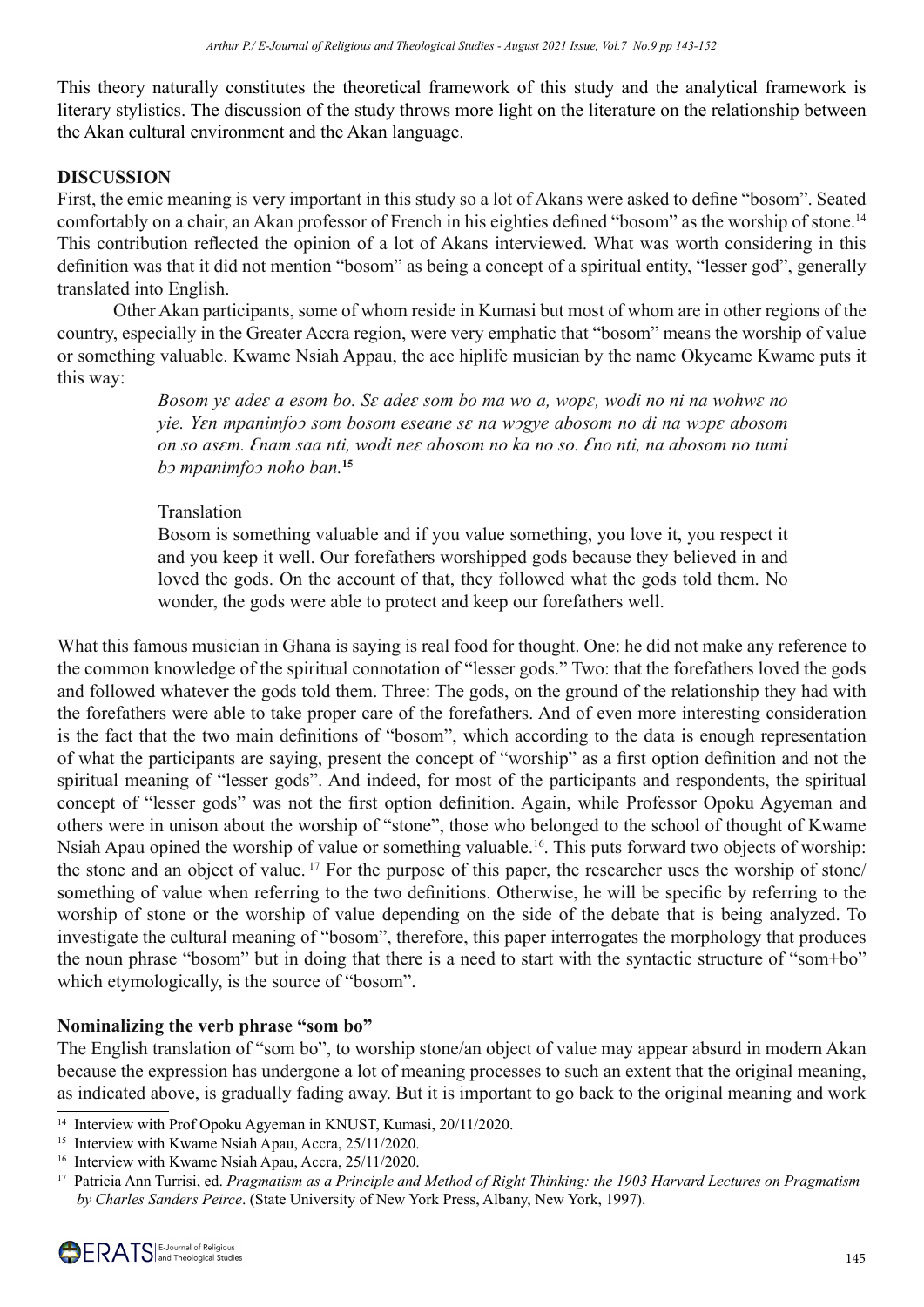through the meaning processes that give the modern meaning, having recourse to stylistics, investigating the "deep meaning through the surface form", from the syntactic to the discourse level. 18 This paper starts by using the inverted form of "bo + som" thus "som+bo". The reason is that "bo+som" is a morphological structure, that is, "the sequence of determinant and determinatum for the combination in question."19 This could mean a lot of things but for this analysis, the determinant is the head and the determinatum is the complement.

In the English language, the inflectional morphology "ing" added to the base "worship" makes it a gerund and according to the theory of headedness, the meaning of the phrase, "worshipping stone/values" centers around "worshipping" therefore "worshipping" is the head of the phrase. Thus, this is a noun phrase. The Akan language, however, presents the gerund construction in a different way. There is a switch in the subject-verb position. Thus, in "som+bo" as in "sika som bo", money is of value, the gerund construction becomes "bo a sika som", the worth of money. The former, "sika som bo" is a sentence and the "som" is a finite verb having "bo" as the object. In the latter construction "bo a sika som" however, "som" loses its finiteness and changes from a verb to a noun. In the latter construction, the complement "a sika" is gotten from the phrase, which becomes "bo+som". Similarly, there is "bo a ɛboɔ som" in Asante Twi, "bo a bo som" in Fante and the same "bo a bo som" in Akwapim Twi. The complement "a εboο" needs to be removed to get "bo+som". The theory of headedness indicates that "worshipping" is the head of this phrase and it means one worships what is of value and in this context, the object of value is the stone/value. A process of such nominalization in Akan is a derivative of the verb-object component of the sentence. It provides constructions such as "nya kwan" as in "Papa no nya kwan", (the man has an opportunity). The verb-object position is switched over to construct the gerund form to become "akwnya". It is the same in an expression like "b 
b + din" and its associated noun form, "dinbɔ", "di+atɛm" and its associated noun form, "atɛnnie", "suro+Nyame" and its associated noun form "Nyamesuro" and the list is unremitting. There is a need to state here, however, there are other ways of constructing the noun form from the verb in Akan but for the purpose of this paper, the researcher concentrates on this nominalization process for the sake of staying focused on the topic.

There is a big question that scholars are faced with: why should the Akan language not employ a term that can encapsulate the spiritual connotation of "bosom" as is generally believed? Why does the Akan language nominalize the verb "som", to worship, and add the complement "bo" to connote (is it denote?) such a huge cultural concept like a pantheon of gods on their land? Why the worship of stone/value? There is a need to sort out the diverging and converging discourses on "stone" and "value" and to get answers to the questions raised.

This is where the symbolic communication comes in; the stone is physically a hard material and to support this notion the Akans say "nsuo bεγε boo deεn", to wit, water cannot do anything to the stone. The Akans also say "oboo pae a yɛnpam", to wit, a broken stone cannot be mended. The hard nature of the stone, therefore, suggests something that is enduring and quite frankly something of value should not be just a 'flash in the pan' but enduring and lasting. The stone, therefore, suggests *quality* or *perfection*.

There is now a need to apply the same approach in the process of meaning to Kwame Nsiah Apau's rendition. For him, "bo som" is worshipping what is valuable or in short, worshipping value. Here again the gerund "worshipping" is the head of the phrase and "value" provides the context of "worshipping". This time, "worshipping" has the complement "value" but the abstract of value; anything perfect, sublime and quintessential. And again, that is *quality* or *perfection*. So even though the definition provided by Prof. Opoku Agyemang is in the minority of opinions among Akans, it still has the same meaning as the definition provided by Kwame Nsia Apau, which is more popular among the Akans. The two definitions have the same concept of perfection in value.

# **Naming of the concept of "bosom"**

Of particular interest in this analysis is the naming of the concept of "bosom". Naming is an old practice in all cultures but as a field of study, especially in linguistics, most studies have centered on proper names. Onomastic theories speak of naming as designating abstract and concrete nouns, including proper and common nouns. To use a derivative, "bo+som", from "som bo" actually satisfies the pragmatics of Pierce's concept

<sup>18</sup> Yu Huang. The Application of Stylistic Analysis in College English Teaching, *Advances in Economics, Business and Management Research*, volume 75,( 2019) : 554-557.

<sup>&</sup>lt;sup>19</sup> Pavol Štekauer, and Rochelle Lieber, eds. *Handbook of Word-formation*, (Dordredtch: Springer, 2005).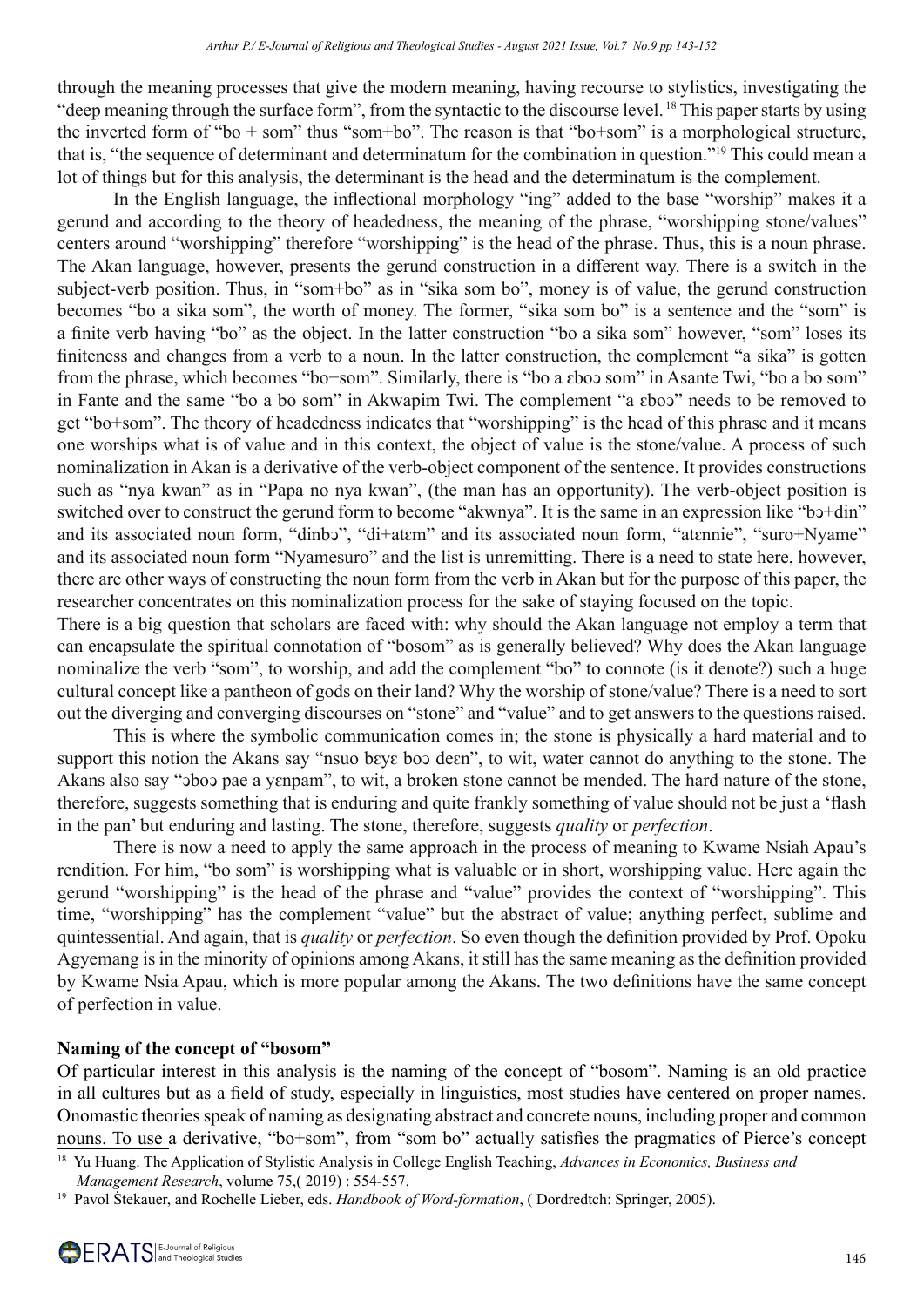of the iconic, the indexical and the symbolic in naming but as observed earlier, why not a term capturing the spiritual nature of these "lesser gods", especially considering the huge power capital the "lesser gods" have in Akan societies?<sup>20</sup> That means that in the order of meanings, "som bo", worshipping stone/value, comes before any spiritual description of the "bosom". By implication, therefore, in talking about the definition of the "bosom", the etymological relevance of the words "worship" and "value" is of prime importance.

To throw more light on the fact that the core meaning of "bosom" is the worship of value, it is necessary to look at some deities in the Akan community, their classification and what they can do. The Nzema, just like all the other Akans, equate the Sky god (*Nyamenle* or *Nyame* in Fante and Asante and Akwapim Twi), to the Christian God and the Earth goddess, *Asaase Yaa*. Ringwald divides the lesser gods into three categories: *omanabosom* (town and land deities, abusua abosom (clan and family deities) and *akomfo abosom* (deities of diviners).21 It is important once again to point out that the two on top of the hierarchy, that is the Sky god and Earth goddess, are not part of this analysis because they are not lesser gods in the Akan definition. In fact, they have no shrines.22 The lesser gods are those taxonomized by Ringwald and their functions are tied to their locations<sup>23</sup>

## **Localities and functions of Akan lesser gods**

The main function of the Akan lesser gods is supposed to be for social order and social peace. Of course, there are other functions like helping the local people win wars or aid women in the localities to have babies, but this discussion will indicate that all these functions come down to peace in the society. The lesser gods are distributed according to the value needs of the locality.

*Akonedi* (a shrine) is located in Larteh Kubease in the Eastern Region of Ghana and she administers justice to the people of Larteh. Nana Adade Kofi (another shrine) is located in the Guan area in Ghana and is supposed to be the source of strength and perseverance for the people. Asuo Tano which spans from the Bone East region to the Western South Region of Ghana presides over the social order in such areas. Nana Obo Kwesi, a war deity from the Fanteland in Ghana, abhors evildoers. Antoa Nyamaa is in the Ashanti Region and hates injustice and dishonesty and will quickly deliver justice in favor of the innocent by killing the wrongdoer. The same can be said of Pataangye of the Western South Region. Bazomgbɔkɛ is a Nzema deity who hates impurity caused by sexual misconduct, physical uncleanliness and incest and does not delay in punishing offenders. All these gods have specific social assignments that instill order and peace in the society.

## **The assignment of the lesser gods**

The assignment of the lesser gods, from the above, it is believed, is to ensure certain values are adhered to in the community for easy social organization. The "bosom" is a representative of the local value. Each community has its own set of values. If one goes to a community, even though all human values in the community are cherished, the community may place a premium on some more than others. In some communities, the values are represented by the river god, in others, there is the sea god while in others there are the mountain or lake gods. Those in the forest regions, as indicated earlier, have values with regard to the protection of farm produce. The Akans in the forest regions are also very much interested in inheritance. This is not to dismiss those in the coastal regions as not being interested in inheritance but there is a local joke that the Ashantis like building houses while the Fantes build houses in their stomachs.<sup>24</sup> Of course, they are all interested in putting up houses but there are some local peculiarities in the observation above. In a situation where protection is needed for the farms and buildings, the Akan of the forest areas needvalues to protect owners or the rightful

<sup>20</sup> Turrisi, ed. *Pragmatism as a Principle and Method of Right Thinking.*

<sup>21</sup> Walter Ringwald. Die Religion der Akanstamme und das Problem Ihrer Bekeh-rung.( Stuttgart, 1952).

<sup>22</sup>  Joseph B. Danquah, *The Akan Doctrine of God*.( London, 1944).

<sup>&</sup>lt;sup>23</sup> Max Assimeng. *Social Structure of Ghana: a study in Persistence and Change*, (Accra: Ghana Publishing Corporation, 1999).

<sup>&</sup>lt;sup>24</sup> This assertion has no documentary source. It is a cultural joke between Fantes and Ashantis to the extent that there is a general observation in Ghana that most adverts about food are made by Fante-speaking people and most adverts on buildings are made by Ashanti Twi-speaking people. An example is "Edziban a" an advert by Kwame Dzokoto, a fanti and the DBS roofing advert by Akroboto, an Akyem. Of course, the reference to building houses as above still remains debatable but the ones that are made to the farms are valid in the sense that the people along the coastal areas go fishing and the people living in forest areas farm.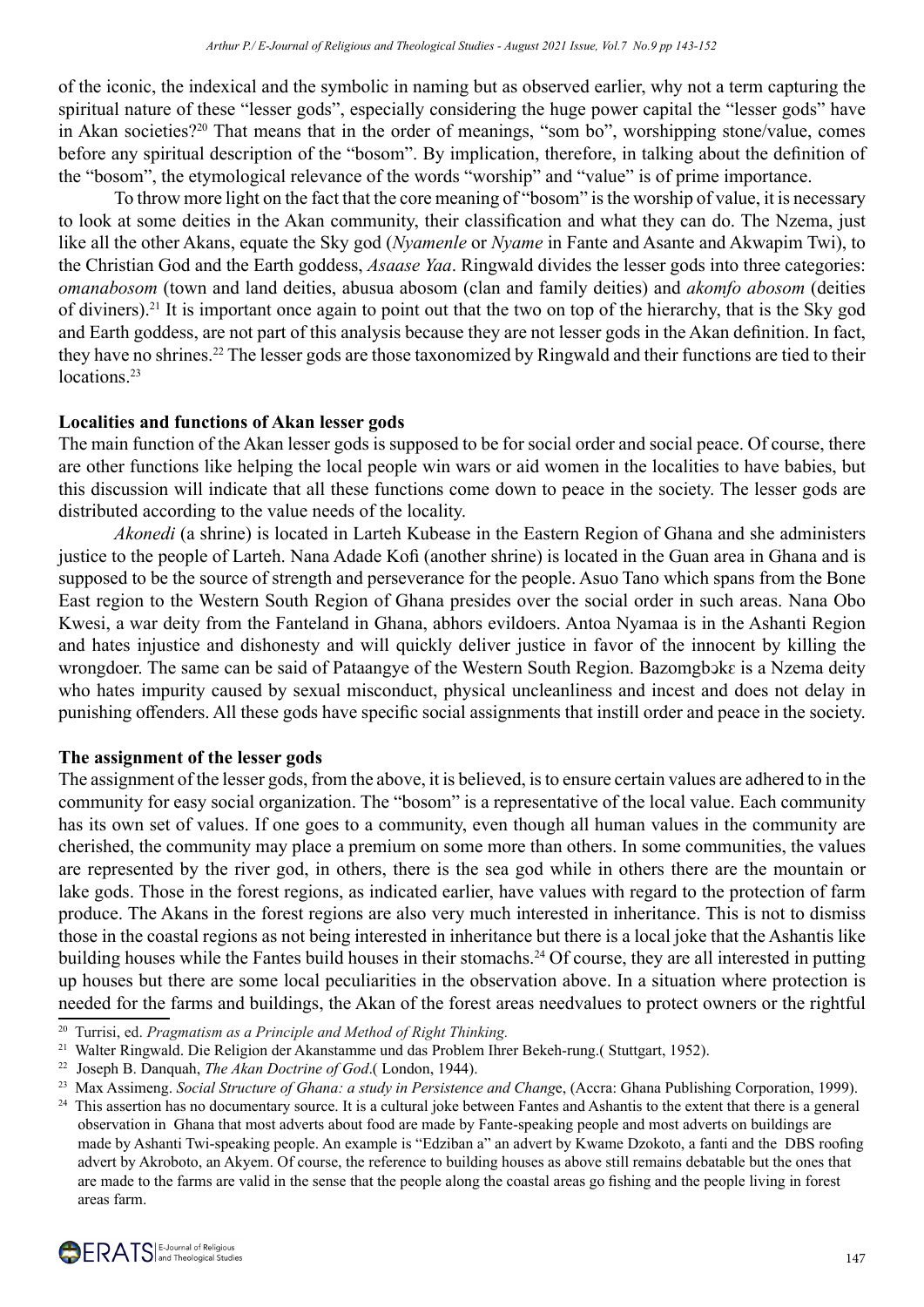people to inherit the property. A concept of "bosom" like *Antoa,* who is the god of justice is the answer. The coastal people have the same experience. In Moree (a town along the coast), the fisher folks do not go to sea on Tuesdays. They believe in the value of replenishment and regeneration and that means that one cannot go fishing throughout the week and plunder all the fish. Therefore, to preserve this value, they take one day in the week to abstain from harvesting fish and they believe that the fish can replenish and multiply for the good of the fisher folks. They, therefore, make the sea god represent this value and say that the sea god is resting on Tuesdays and it should not be disturbed on Tuesdays.

#### **Source of assignment**

The question here is: is it true that "the gods organize(d) communities such as tribes, clans, and lineages" as purported by Max Essimeng?25 In other words, the lesser gods sit far away from humans but see the weakness of humans and out of benevolence and magnanimity intervene in human lives for the good of human beings. This issue is the bone of contention here. In the first place, if this were true, the definition of the lesser gods, as has been discussed earlier, could have provided a spirit-centered one, a definition that describes the spiritual substance of the lesser gods. In the second place, there is enough literature to indicate that human beings employ the service of the gods and not the other way round. Nukunya quotes Opoku that gods who are not communally owned "are the possession of individuals who may put them to beneficial, or harmful and destructive use.<sup>26</sup> In the ethnography of Grottanelli, there is a Nzema myth told by an elderly man called Aka Mbgasua from Atuabo to the effect that there was a period in Nzema history when the fate of the Nzema people fell on evil days. There was untold suffering and penury. Their chief was however immortal and was invited by Edɛnkɛma (the equivalent of the Christian God). He disappeared and went to God but the people felt abandoned and in their desperation, "set up a stump in the bush, dressed it in women's clothes and ornaments, and made a fetish of it."27 They worshipped it "to forget about their troubles."28 Grottanelli is not too sure of the implication of his data and he restrains himself from commenting further. About a decade later, a British by the name Karin Barber investigated exactly what Grottanelli seem to be running away from and came up with stunning results. She discovered that the Yorubas believe that the "awo" or the god, thrives on secrecy and that, "If something referred to as 'awo' has nothing in it to frighten the uninitiated, then it must not be referred to as 'awo': but if we put a stone in the gourd and make a couple of taboos to make people stop looking into it, it's become an 'awo.'"<sup>29</sup> Again, Barber quotes Horton that the Kalabari people; "compare the spirits with men of influence, who are big so long as their followers follow them, and who become nothing when their followers fade away."<sup>30</sup> She also reveals that in West Africa, humans can strip a troublesome spirit of the powers they have given it.31 Indeed, Grottanelli reports that there are a number of occasions where "the gods may not know that a sin has been committed"<sup>32</sup> meaning they are not omniscient. Furthermore, the observation of Barber is also prevalent among the Akans to the extent that among the Akans, a god, as powerful as it may be, may not take any action against a worshipper who denounces it and turn to worship another god.33 According to Grottanelli, lesser gods could be imported from neighbouring towns as in the case of Benya in Elmina in the Central Region and Boafo in Efiduase in the Ashanti Region. Other researchers, including Grottanelli, report that in West Africa, people can bring in a lesser god and stop worshipping it if found incapable of meeting the needs of the people.34 All these indicate that the lesser gods do not seem to have that much control over men and that the gods are at the service of men who can make them look big, small, or even dismiss them. This disputes Assimeng's assertion that it is the gods who organize the society as

<sup>25</sup> Assimeng. *Social Structure of Ghana.*

<sup>26</sup> Godwin Kwaku Nukunya, *Tradition and Change in Ghana*, (Accra: Ghana Universities Press, 1992)

<sup>27</sup> Vinigi L. Grottanelli. Gods and Morality in Nzema Polytheism. *Ethnology*. Vol. 8, No 4, (1969): 375.

<sup>&</sup>lt;sup>28</sup> Grottanelli. Gods and Morality in Nzema Polytheism, 375

<sup>29</sup> Karin Barber, How Man Makes God in West Africa: Yuroba Attitude towards the "Orisa", *Africa: Journal of the International African Institute*, Vol. 51, No. 3 (1981): 740.

<sup>&</sup>lt;sup>30</sup> Barber, How Man Makes God in West Africa, 741.

<sup>&</sup>lt;sup>31</sup> Barber, How Man Makes God in West Africa, 741.

<sup>&</sup>lt;sup>32</sup> Grottanelli, Gods and Morality in Nzema Polytheism, 379.

<sup>&</sup>lt;sup>33</sup> Grottanelli, Gods and Morality in Nzema Polytheism, 1969.

<sup>&</sup>lt;sup>34</sup> Grottanelli, Gods and Morality in Nzema Polytheism, 1969.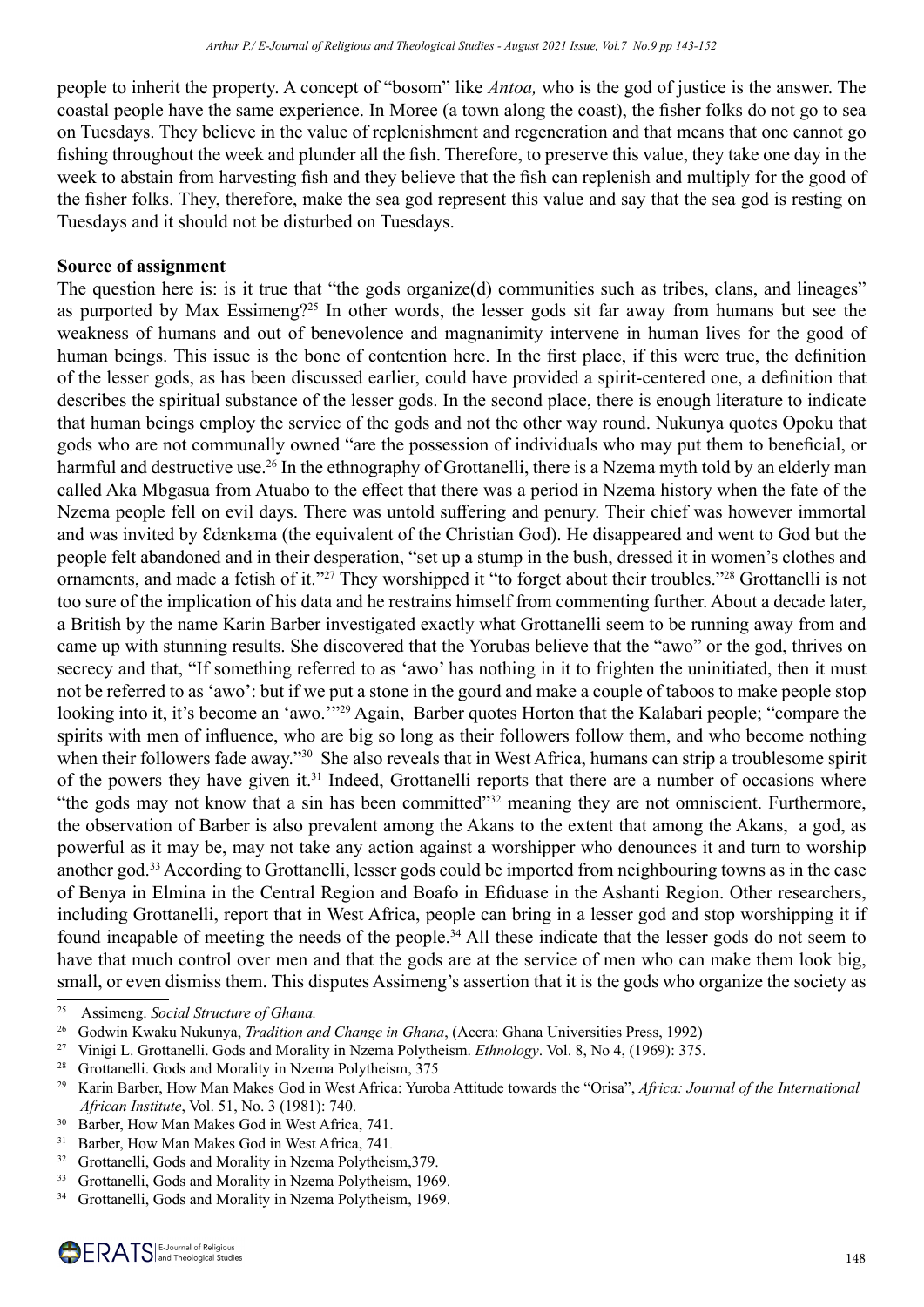if to say that they generate ideas and human beings follow them. Quite clearly, it is the other way round. The assignments of the lesser gods are human and not divine designs.

#### **Creating the "fearful"**

The community assigns the god with the values that the community considers necessary for their survival. The gods are associated with all the taboos to help manage not only the sea or the forest but to see to it that social rules for peaceful co-existence are properly followed.

For these values to be followed and even internalized, they are invested in materials with uncommon features. Thus, in the Eastern Region of Ghana, there is *Obour Tabiri* (stone Tabiri), which is considered to be a very powerful god in Koforidua and its environs. In the Ashanti region, there is Kokofu boɔ, the famous stone which was the theme of a popular song in the 70s, which got mispronounced to "Kokofu ball", a kind of football game in which without a brother the ball will never be passed to a player. This is metaphorical of the power of the stone which is believed to kill anybody who sits on it and it will take friendly advice for one not to sit on it to save one's life.<sup>35</sup> However, it is not all the time that the gods reside in stones. They are also believed to reside in rivers and thus there is Asuo Pra, Asuo Tano (River Pra, River Tano), etc. Indeed, the preponderance of the most powerful gods on Akan land are river or water gods. Pataangye in Tarkwa, Antoa Nyamaa in Antoa and but a few and the list goes on. According to Akans, there are other materials like trees, mountains, gold, stools and so forth which could serve as the abode of the lesser gods.

Also, apart from family gods, the rest are not found near human beings and they very rarely reveal their "true image" to human beings.36 When they do, the recipient has an experience like what Grottanelli reports.37 It goes like this, Honwa, one of his informants in Atuabo, had an encounter with a lesser god. He said he was collecting cotton silk in the afternoon when a female *bazonle* appeared to him. He described the female *bazonle* as being very dark in complexion and having long hairs falling on her shoulder and bosom. The breasts were huge and sagging and the apparition seemed to be coming to him with outstretched hands. The sight of the god made him faint outright. This story is not peculiar to Honwa. The conceptualization of the idea of "bosom" is therefore built on secrecy and fear. Therefore, these "abosom"38 use scary materials that express fear, as their abode e.g. isolated groves, rivers or streams, wild or queer-looking animals, stones, etc. Hence, when "one puts a stone in the gourd and make a couple of taboos to make people stop looking into it, it's become an "awo".39 The essence of the fear factor and the spirit that "disguises" in the form of these materials is to maintain the practice of a value or values that are supposed to make the Akans play exactly according to the societal rules, failure of which amounts to falling on the wrong side of the temperament of the "bosom".

## **Offenders are punished**

Admittedly, values like honesty, cleanliness, purity, bravery and so forth promote wonderful social order. This is however not enough; for example, one can steal from the other and admit it and that is honesty. Being honest does not stop people from stealing or being engaged in other nefarious activities so there must be a deterrent to stop people from initiating wrongdoings and the gods are assigned to do that. Even though the gods have sometimes been reported to have seen the offenders and prescribed the necessary punishment, it is the human being who tells the gods what has gone wrong. The gods investigate and see to it that justice is properly served. The same narrative goes for all the localities mentioned. For those from Antoa and its environs in the Ashanti Region, the value they cherish most is honesty. When two people have conflict over issues of honesty; for example, one is accused of stealing and one denies, the one who feels cheated takes it to the river god and if it is true that the other person is the culprit, in no time the offender's stomach starts to swell. The miscreant has another opportunity of retribution or reparation by owning up his evil deeds. Rituals will be performed and he will be healed. The same experience is found in the Western South Region, and many parts all over the

<sup>35</sup> I owe this data to Dr. Daniel Owusu Ansah, Department of History, KNUST, Kumasi, 15/10/ 2017.

<sup>&</sup>lt;sup>36</sup> Grottanelli, Gods and Morality in Nzema Polytheism, 378.

<sup>&</sup>lt;sup>37</sup> Grottanelli, Gods and Morality in Nzema Polytheism, 379.

<sup>&</sup>lt;sup>38</sup> This is the plural form of "bosom".

<sup>&</sup>lt;sup>39</sup> Barber, How Man Makes God in West Africa, 741.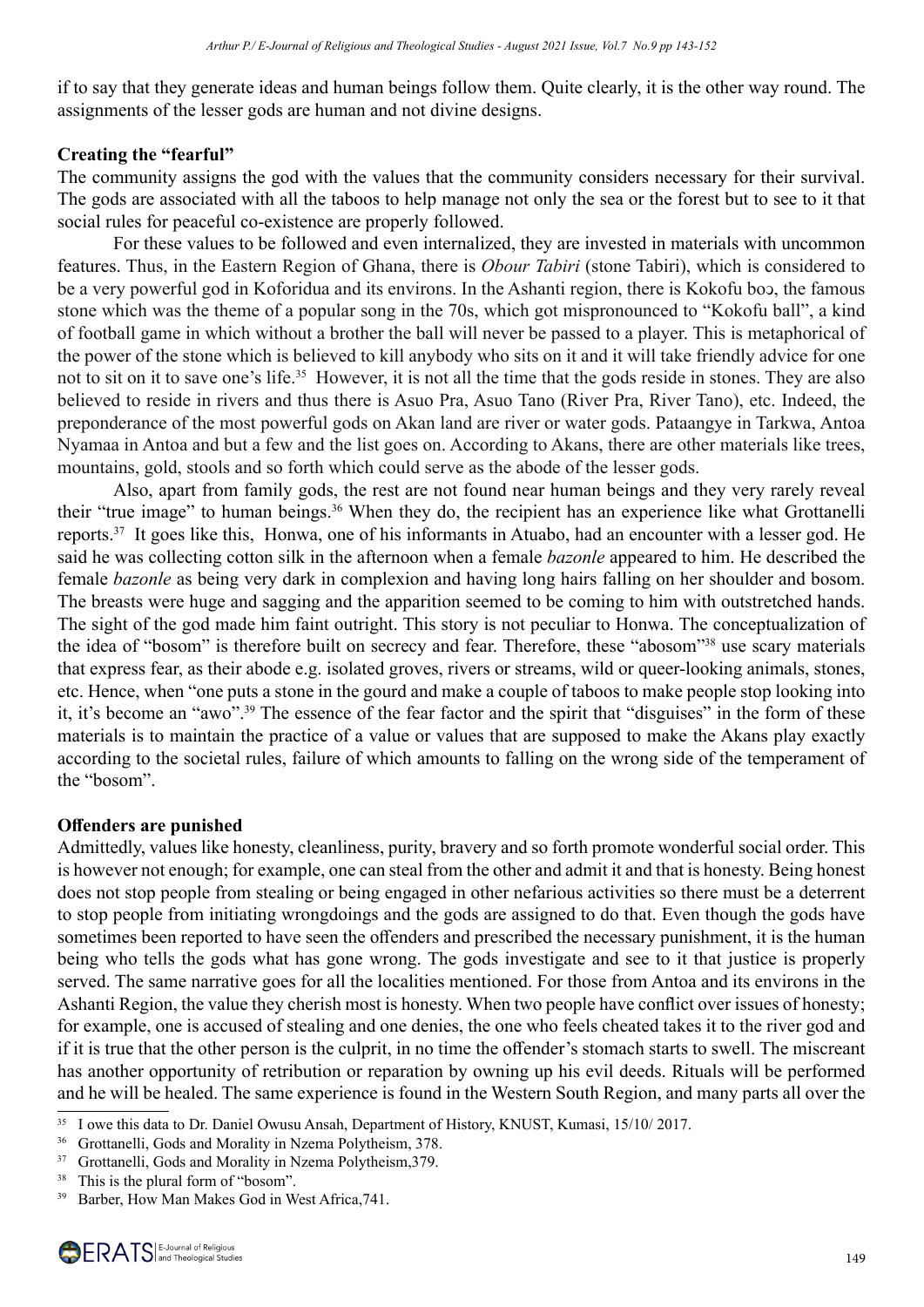country. The Antoa god represents the community's cherished value of honesty. Therefore, honesty as a value is worshipped by the people of Antoa and that makes the representative of this value "bosom". The values are in the form of local taboos and "death is also the penalty for the infringement of the local taboos (kyibade $\varepsilon$ ) set up by individual deities."<sup>40</sup> Grottanelli provides some data from his fieldwork to support this.<sup>41</sup> A man and a wife who went against a taboo fell sick and had to confess their sins. The fetish priest prescribed that a sheep be slaughtered to appease the gods and the couple smeared with charcoal powder. They complied and eventually recovered. Such reactions from the gods increase the fear factor that makes the people obey social rules religiously. Eno Ataa a 72-year-old woman, tells her experience when she was young:

> *Kane no, wode wo bͻͻdeԑ bԑto hͻ mmre sԑn, obiar remmfa da. Nimpa no nim sԑ ͻfa a bosom no beku no. Wode w'adeԑ to hͻ a wobԑba abԑto esiane sԑ obiara suro sԑ ͻde ne nsa bԑka.*

#### Translation

In the olden days, one would leave his/her plantain anywhere and would come back to pick it no matter the time he spent away from it. The thief knew the gods would kill him. When one placed anything anywhere, the person would come back and find it where he/she placed it because people were afraid to touch it.

She added that, "ekane no na nimpa suro bone nti na nokware ne pετερετε γε w n h σ", in the olden days, people were afraid of sin so there was honesty and justice. Monsignor Raphael Owusu Pepprah added that in those days these values were the religion.<sup>42</sup> He also attributed the fear factor to the fact that, unlike the Christian God who is not seen with the naked eye, the "bosom" or the lesser god is seen with the naked eye, at least represented in the material form and that creates a lot of scary immediacy in the relationship with the people. He goes on to say that the awesome manner in which the priests dress up, how they pour libation, how they dance, and the paraphernalia of the shrine all contribute to the fear factor.

In summary, it is clear that the "value" component of the Akan concept of "bosom" has been taken for granted in literary studies. The translation into English of this concept as "lesser gods" has not helped to capture the full meaning of this concept. The morphological and the syntactic analysis of the Akan version "bo +som" which is a derivative of "som +bo" clearly lays bare the real meaning of "bosom", that is, the worshipping of value. Some of the participants like Eno Ataa, rightly pointed out that this "value" component in the concept of "bosom" is missing out in the world today all because of colonialization which introduced the Christian God who cannot be seen and who, in the New Testament, is slow to anger, thus making it possible for the Akan Christians who no more follow the "bosom" to behave in a rather permissive manner. In so doing, they no more follow the taboos being supervised by the "abosom" and by avoiding the taboos, they drop the values that serve as a binding factor in the society; the value of honesty that promotes truthfulness, the value of care that promotes loving the neighbor, and the value of purity that promotes sexual purity and so forth. This is not to say that these values are not in Christianity but Christianity falls short of presenting them without the fear factor unlike how the traditional Akan concept of "bosom" presents them. In the story told in the previous section, it is true that it was not a man who was responsible for the sickness of the couple. Nonetheless, it is a man who created the taboos where a breach can bring about terrible consequences. These negative consequences from the "bosom" are swift, unlike the delayed consequences in Christianity. Today, as reported by Grottanelli, most Nzemas, and of course most Akans, have stopped following the concept of "abosom". According to him, all these Nzemas who have left worshipping the *bazonle* or "bosom" do is to go to the *bazonle* with libation asking that they are no more with the *bazonle* and are now Christians and by so doing are now not limited by the values of the "bosom".

<sup>40</sup> Grottanelli, Gods and Morality in Nzema Polytheism. 382.

<sup>41</sup> Grottanelli, Gods and Morality in Nzema Polytheism. 383.

<sup>42</sup> Interview with Monsignor Raphael Owusu Pepprah, Cathedral Basilica of Kumasi Catholic Archdiocese, 13/11/2020.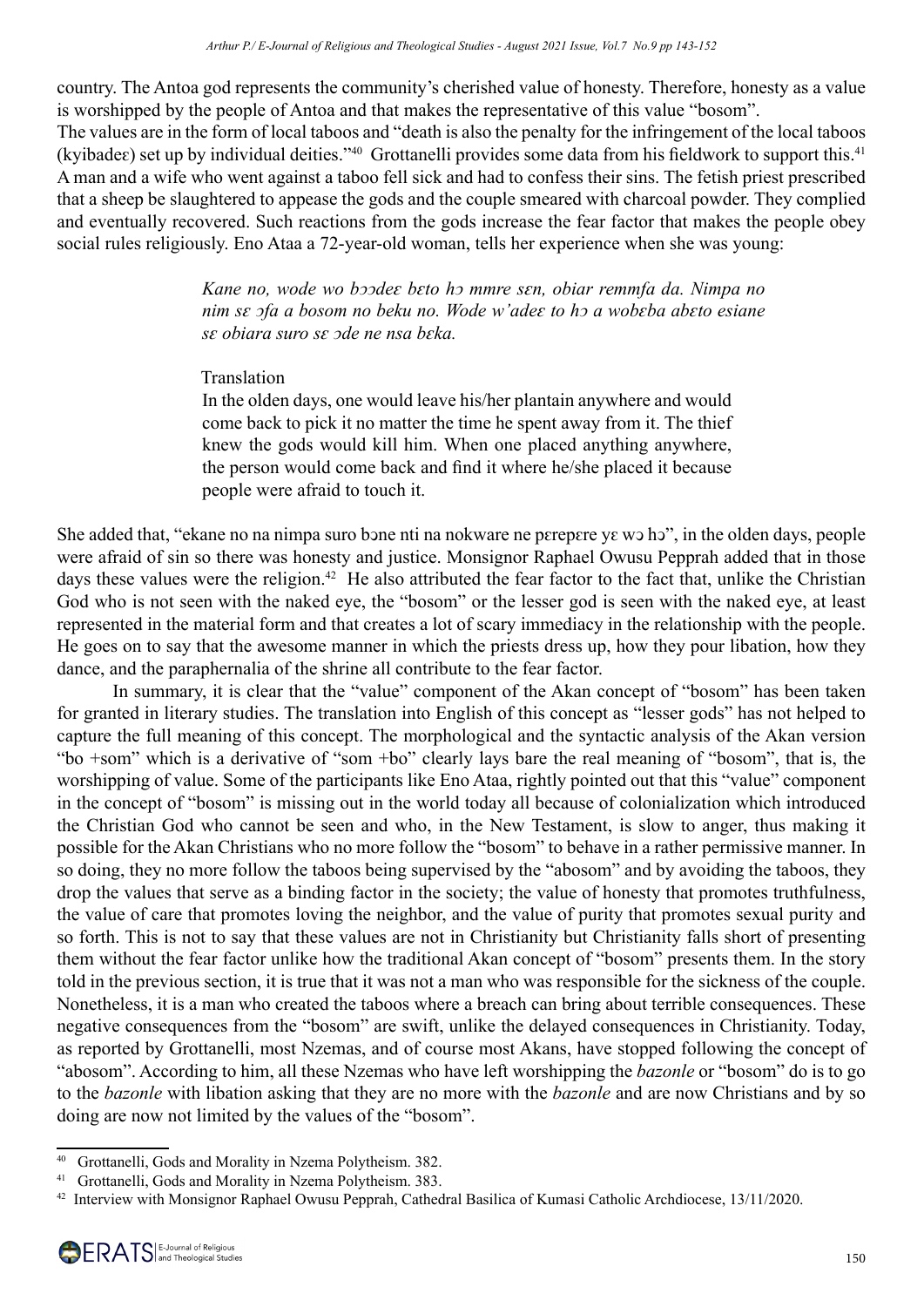## **CONCLUSION**

This paper interrogates the role Akan poetics play in revealing beliefs and the philosophy that influences, even though to a lesser degree in the modern times, the thinking of the Akan people for a better social organization. It is clear the Akans but not the "bosom" construct the taboos and that these taboos are values that guide their behavior. The Akan concept of "bosom" is therefore part of a grand social constructivist approach by the Akan people to organize the society for the purpose of peace and order. It is one of the agents of Akan socialization that makes the Akan behave in the way of the community and makes them conform to the communalistic ideals of that society. This development is a reminder that the anthropology of the text constitutes the "documents of native mentality."43 According to Malinowski, this helps the ethnographer to "grasp the native's point of view, his relation to live, to realise his vision of his world." This Akan worldview is, however, not as strong as it used to be because of foreign influences.

## **ABOUT AUTHOR**

Peter Arthur(PhD) is a Senior Lecturer in the Department of English, Kwame Nkrumah University of Science and Technology, Kumasi-Ghana.

## **BIBLIOGRAPHY**

Agyekum, Kofi. Ntam 'reminiscential oath' taboo in Akan, *Language in Society*, 33, (3), (2004): 317-342. Agyekum, Kofi. *Akan Body Parts Expressions: Cognitive Semantics and Pragmatic Approach*, Accra:

Adwinsa Publications (Gh) Ltd., 2018.

- Assimeng, Max. *Social Structure of Ghana: a study in Persistence and Chang*e, Accra: Ghana Publishing Corporation, 1999.
- Barber, Karin. How Man Makes God in West Africa: Yuroba Attitude towards the "Orisa", *Africa: Journal of the International African Institute*, 51 (3), (1981),
- Becher-Leckrone, Meghan. *Julia Kristeva and Literary Theory*. London, Palgrave Macmillan, 2005.

Chomsky, Naom. *Language and Mind*. Harcourt Brace Jovanovich, Inc, 1972.

Danquah, Joseph B. *The Akan Doctrine of God*. London, state the publisher 1944.

Dolphyne, Abena F*. The Akan (Twi-Fante) Language.: Its Sound System and Tonal Structure.*Accra: Ghana Universities Press,1988.

Grottanelli, Vinigi. L. Gods and Morality in Nzema Polytheism. *Ethnology*. 8 (4), 1969.

- Huang, Yu. The Application of Stylistic Analysis in College English Teaching, *Advances in Economics, Business and Management Research*, 75, (2019): 554-557.
- Joseph, John. E. *From Whitney to Chomsky: Essays in the History of American Linguistics*. State the city of publication John Benjamins, 2002.
- Kluckhohm, Florency and Fred Strodtbeck, quoted in Spates, J. L. The Sociology of Values, *Annual Review in Sociology*, 9, (1961): 27-49.
- Lazzeri, Filipe. On defining behavior: Some notes, *Behavior and Philosophy*, 42, (2014): 65-82.
- Marfo, Charles. and SolaceYankson. *The Structure of the CCV Syllable of Akan. Concentric: Studies in Linguistics,* 34 (2) (2008): 85-100.

Nukunya, Godwin, Kwaku. *Tradition and Change in Ghana*, Accra: Ghana Universities Press, 1992.

- Ringwald, Walter. *Die Religion der Akanstamme und das Problem Ihrer Bekeh-rung*. (Stuttgart, insert name of publisher 1952).
- Sapir, Edward. quoted in Paul Kay and Willet Kempton, What is Sapir-Whorf Hypothesis? *American Anthropologist.* 86 (1), (1929): 65-79.

Spates, James, L. The Sociology of Values, *Annual Review in Sociology*, 9, 27-49. Ṡtekauer, Pavon and Rochelle Lieber. eds. *Handbook of Word-formation*, Dordredtch: Springer, 2005.

<sup>43</sup> Michael W.Young. The Intensive Study of Restricted Area, Or, Why did Malinowski Go to the Trobriand Island? *Oceania*, 55, no.1, 1984, 24.